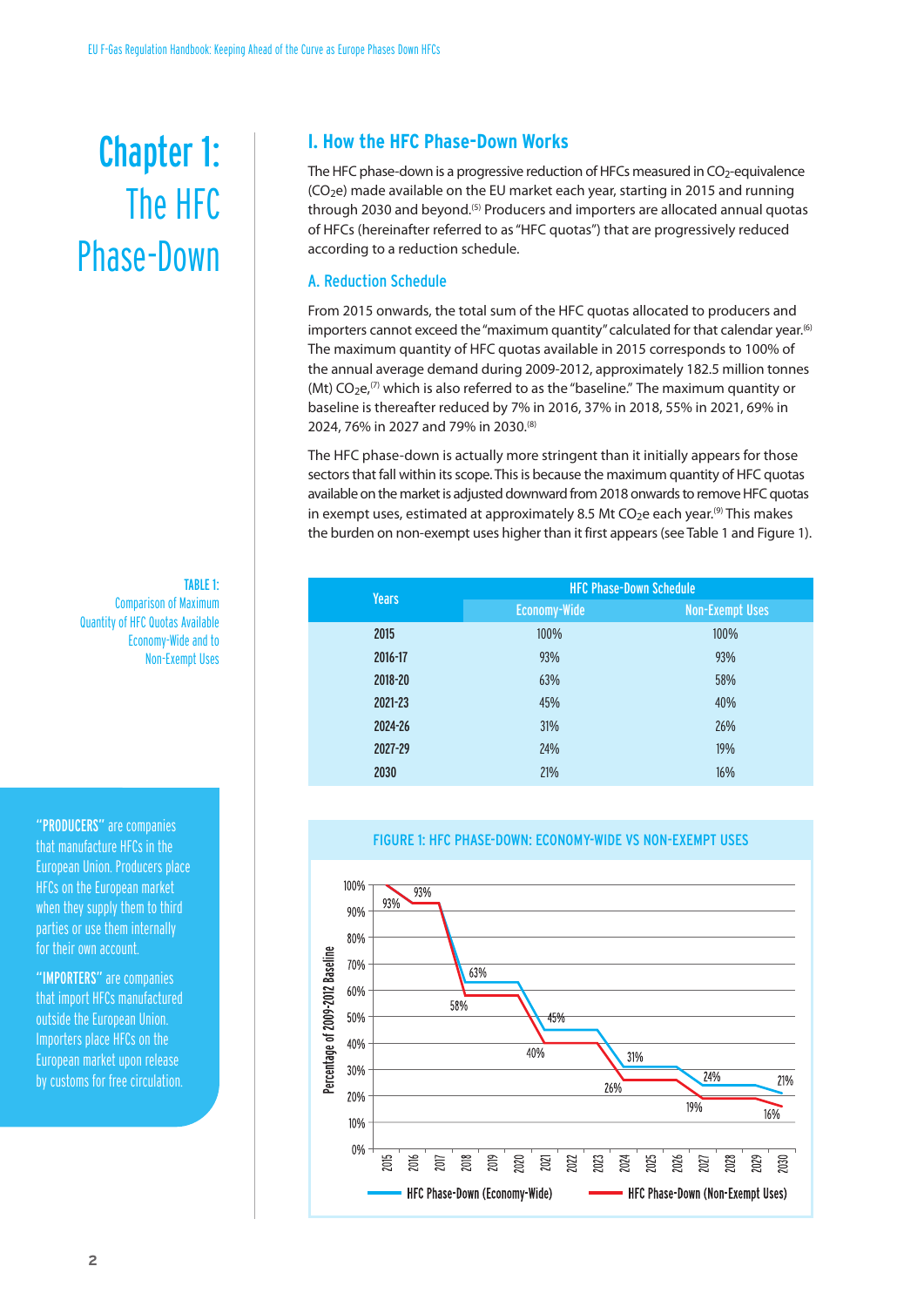In total, the HFC phase-down will reduce cumulative HFC emissions by 1.5 gigatonnes (Gt)  $CO<sub>2</sub>e$  by 2030 and 5 Gt  $CO<sub>2</sub>e$  by 2050.<sup>(10)</sup>

The HFC phase-down will compel a near-complete transition away from HFCs in new equipment in almost all sectors by 2030. The remaining HFC consumption available from 2030 onward is expected to be used for servicing the installed base and in certain discrete applications where no alternatives exist. Decisions on the post-2030 reduction schedule will be made well before 2030. (11)

# B. Carbon Dioxide Equivalence

The HFC phase-down is defined in terms of  $(CO<sub>2</sub>e)$ . The metric tonnage of HFCs that may be placed on the European market therefore depends on the global warming potential (GWP) of the HFC or blend in question.

For example, an importer with 10 Mt  $CO<sub>2</sub>e$  of HFC quotas can only place 2.5 tonnes of HFC-404A on the European market that year. See Table 2 for other examples.

| <b>HFC or Blend</b> | <b>Global Warming Potential</b> | <b>Quantity of HFC</b><br>Equivalent to 10 Mt CO <sub>2</sub> e (tonnes) |
|---------------------|---------------------------------|--------------------------------------------------------------------------|
| <b>HFC-23</b>       | 14,800                          | 0.6                                                                      |
| <b>HFC-404A</b>     | 3,922                           | 2.5                                                                      |
| HFC-227ea           | 3,220                           | 3.1                                                                      |
| <b>HFC-410A</b>     | 2,088                           | 4.7                                                                      |
| <b>HFC-407C</b>     | 1,824                           | 5.4                                                                      |
| <b>HFC-134a</b>     | 1,430                           | 6.9                                                                      |
| <b>HFC-32</b>       | 675                             | 14.8                                                                     |
| <b>HFC-152a</b>     | 124                             | 80.6                                                                     |

Unsaturated HFCs, sometimes referred to as hydrofluoroolefins (HFOs), such as HFC-1234yf, HFC-1234ze and HFC-1336mzz, do not require HFC quotas as they are contained in Annex II of the EU F-Gas Regulation. (12)

## C. Scope and Exemptions

The HFC phase-down operates economy-wide across the European Union. All stationary and mobile sectors in every EU Member State compete for the same pool of HFC quotas unless exempt. The HFC phase-down applies to bulk quantities of virgin HFCs, regardless whether produced within or outside the European Union. From 2017 onwards, all HFCs imported in pre-charged products and equipment are also included. Recycled and reclaimed HFCs are excluded from the scope of the HFC phase-down.

There are certain limited exemptions to the HFC phase-down. For example, it does not apply to producers and importers placing less than 100 tonnes  $CO<sub>2</sub>e$  of HFCs on the EU market in any given calendar year.<sup>(13)</sup> This equates to, for example, 69 kilogrammes of HFC-134a. The HFC phase-down also exempts HFCs used for the following purposes, assuming they are properly labelled:<sup>(14)</sup>

- quantities imported for destruction;
- feedstock applications;
- military equipment;
- quantities exported out of the European Union;
- certain semiconductor ap  $\left\{\begin{array}{c}\n\text{plications:}\n\end{array}\right\}$
- metered dose inhalers.<sup>(15)</sup>

Must be "supplied directly,"i.e. cannot be via third parties in the HFC supply chain.

TABLE 2: Implications of Global Warming Potential under **HFC Quota System**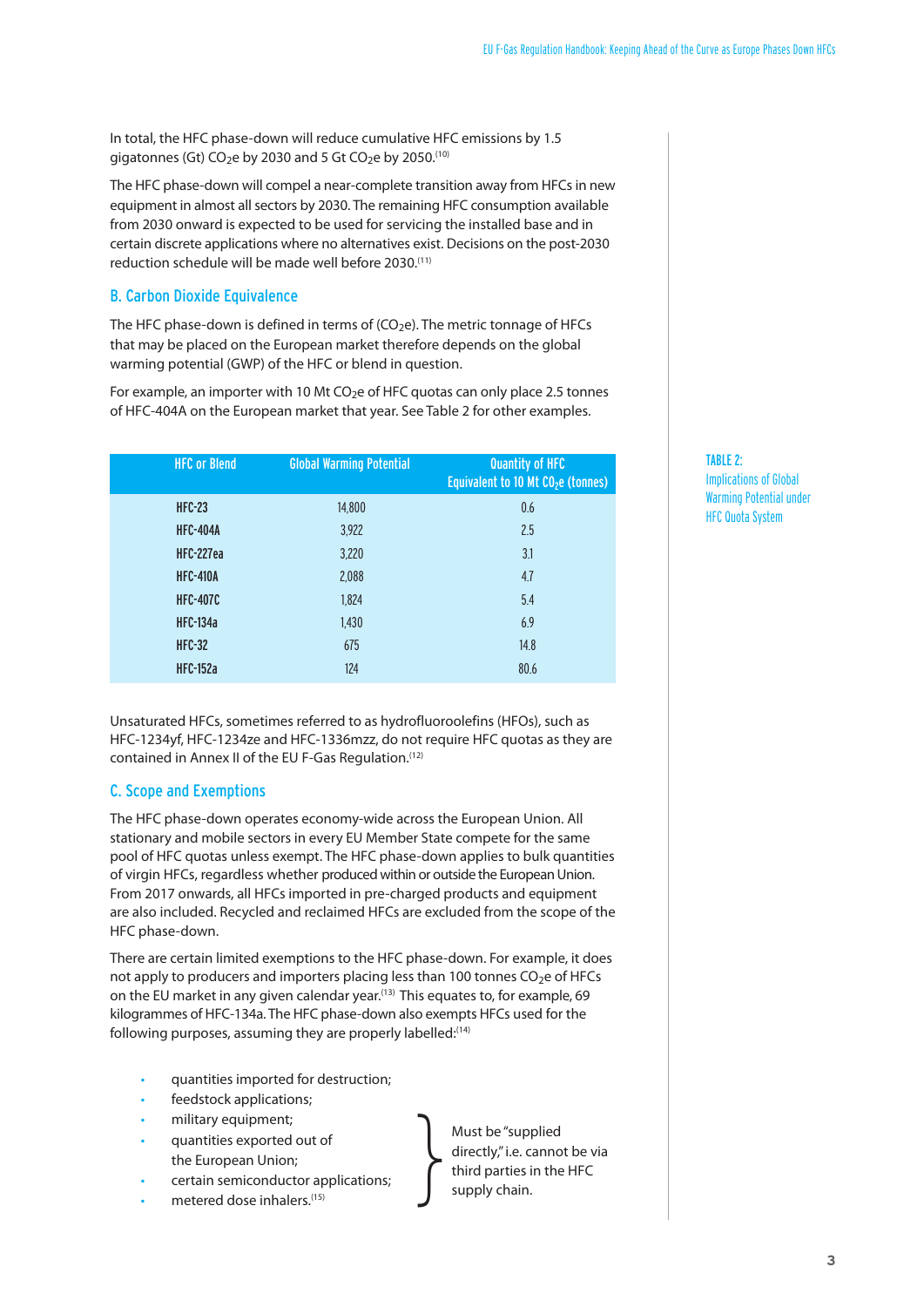HFCs purchased in bulk by a European manufacturer and subsequently placed in pre-charged equipment that is then exported outside the European Union are not exempt from the HFC phase-down. (16)

In addition to the exemptions above, following a substantiated request by an EU Member State, the European Commission may"exceptionally"authorise a time-limited exemption for up to four years for specific applications or categories of products or equipment where alternatives are unavailable or cannot be used for technical or safety reasons, or where a sufficient HFC supply cannot be ensured without entailing disproportionate costs.<sup>(17)</sup> Given its exceptional nature, it is not expected that this exemption will be used.

# **II. Origins of the HFC Phase-Down**

The HFC phase-down was based on the *AnaFgas* model developed for European Commission's *Preparatory Study* for the EU F-Gas Regulation which, among other things, mapped out annual HFC demand in the European Union for each year from 2015 to 2030. (18) HFC demand consists of first fills in new equipment and refills in installed equipment.<sup>(19)</sup> Underpinning the *AnaFgas* model are two assumptions: penetration of low-GWP technologies in new equipment where technically and economically feasible, and full implementation of containment and recovery measures. These assumptions have important implications on HFC quota availability and HFC prices in the future. (20)

#### A. Penetration of Low-GWP Technologies

The HFC phase-down assumes near-perfect market penetration of low-GWP technologies in new equipment.<sup>(21)</sup> This means that whenever a low-GWP technology can technically be installed instead of an HFC technology, it is assumed to have been installed and no HFC quotas for first fill or refills are needed for that piece of equipment.

The commercial refrigeration sector underscores the impact of this assumption. With respect to new centralised systems, approximately 19,000 medium-temperature and 18,000 low-temperature systems were installed in 2010, and annual new systems are expected to remain roughly the same for each year through 2030.<sup>(22)</sup> Table 3 shows the expected market penetration of low-GWP technologies in these new centralised systems (as a percentage of all new equipment in this sector), which not only highlights the need for a prompt transition but also speaks to the risks associated with delayed action. (23)



According to the *AnaFgas* model, 46% of all new multipack centralised refrigeration systems installed in 2015 should be relying on low-GWP technologies.<sup>(24)</sup> This increasesto 100% in 2019, i.e. from 2019 onward all new multipack centralised systems should be relying on low-GWP technologies. The phase-down therefore assumes that HFC quotas are not required for these systems, neither for first fill or refill during their 12-year average lifetime. This means that any new HFC-based centralised refrigeration system installed in 2020, for example, will consume HFC quotas that were not anticipated. All other sectors and EU Member States are impacted by misguided technology choices.

Table 3: Penetration of Low-GWP Technologies in New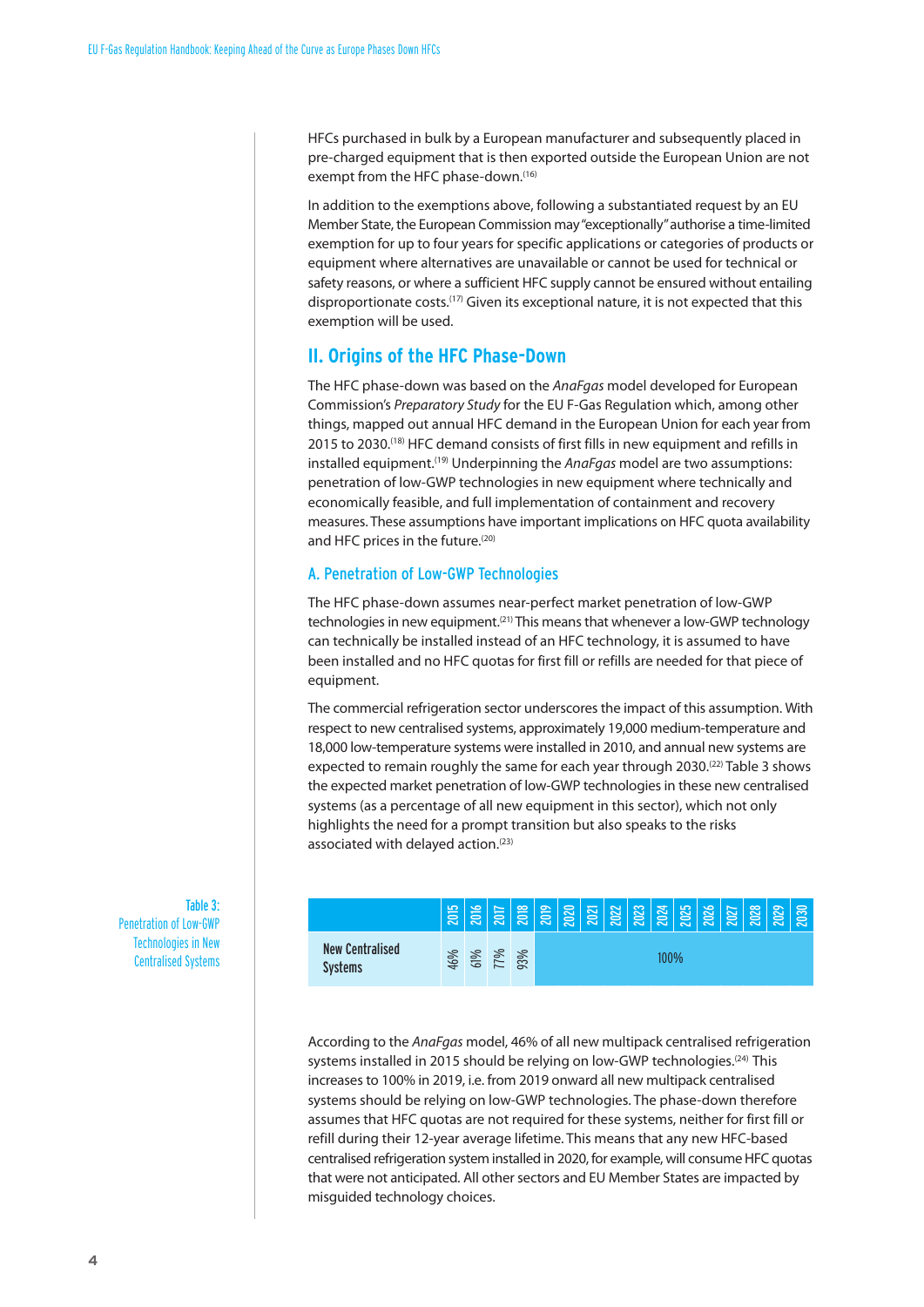The pace of market penetration of low-GWP technologies in new condensing units and stand-alone refrigeration systems are similar, with 100% of new systems expected to utilise low-GWP technologies by 2020.

Supermarkets and other cold food chain retailers may wonder, given the above, why the bans in this sector do not take effect earlier. In fact, the European Commission's *Preparatory Study* recommended banning all new HFC technologies with a GWP higher than 150 in this sector from 2020,<sup>(25)</sup> a recommendation which was supported by the European Parliament<sup>(26)</sup> and many EU Member States. Most policymakers recognised that bans, identified as the most effective measure in the 2006 EU F-Gas Regulation,<sup>(27)</sup> were essential signposts that would prevent unnecessary reliance on HFCs in new equipment when no longer needed. During the negotiations, however, a blocking minority of EU Member States succeeded in weakening bans in some of the key sectors, including refrigeration. This means that the European market will need to shift in these sectors without these clear market signals. A slower transition than originally envisaged will exacerbate HFC quota shortages and cause HFC prices to skyrocket, with disproportionate impacts on small- and medium-sized enterprises (SMEs).

Operators and consumers should make every effort to make a quick transition away from HFCs to avoid paying excessive costs for unnecessary HFCs in the future.

#### B. Full Implementation of Containment and Recovery Provisions

The HFC phase-down also assumes full implementation of containment and recovery provisions.<sup>(28)</sup> This means operators and contractors are assumed to take all precautionary measures to reduce leakage during use of the equipment and ensure recovery at its end of life. For this to happen, there must be the widespread adoption of best practices by operators and contractors, something that seems unlikely to occur in the near-term without further intervention given the historical "low degree of overall compliance" with these provisions.<sup>(29)</sup>

To date, containment provisions have not resulted in significant reductions in observed leakage rates. In order for observed leakage rates to match assumed leakage rates, significant improvements are required, shown in Figure 2.



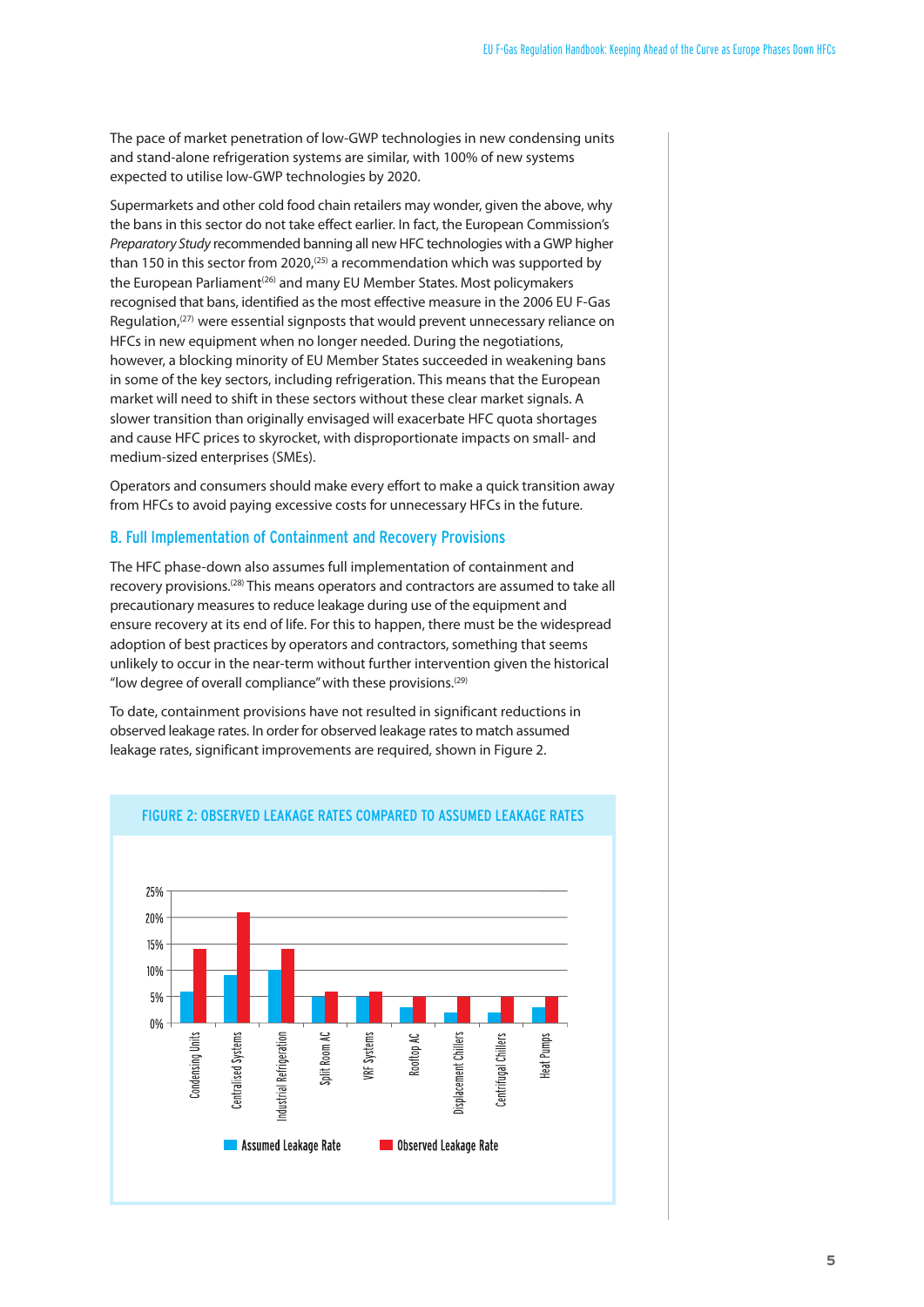Until leakage rates are reduced, the installed base of HFC technologies will consume more HFC quotas during servicing and maintenance than anticipated. This will have knock-on impacts on HFC quota availability and HFC prices.

The same holds true with recovery provisions. The HFC phase-down assumes 16% reclamation at end-of-life with the remaining 84% being emitted or destroyed.<sup>(30)</sup> While 16% reclamation seems reasonable, historical recovery rates indicate otherwise. The European Commission's *Preparatory Study* found that 12 EU Member States did not even have reclamation facilities and, among those that did, low levels of reclamation and recycling were still found.<sup>(31)</sup> Recycling and reclamation are important safety valves for the HFC phase-down and increased recovery rates will be critical to its success.

National authorities should consider adopting maximum leakage rates and minimum precautionary measures to reduce leakage and mandatory producer responsibility schemes to promote recovery, as some EU Member States have already done.<sup>(32)</sup> This would facilitate the creation of a national recycling and reclamation market while minimising impacts within their borders.

# **III. What the HFC Phase-Down Means**

The HFC phase-down is intended to induce HFC quota shortages that will in turn increase HFC prices, making high-GWP HFC technologies less attractive from a cost perspective. In addition, given the assumptions underpinning the *AnaFgas* model, market opportunities will be limited for mid-GWP HFCs and blends in 2018 and beyond. Indeed, these lower-GWP HFCs are supposed to be leapfrogged in favour of truly low-GWP technologies, and their use, at least in new equipment, will only serve to exacerbate HFC quota shortages and HFC prices across the European Union.

## A. Early HFC Quota Shortages

A confluence of factors beginning in 2017, not all of which were fully factored into the *AnaFgas* model, will likely reduce available HFC quotas across the European Union more quickly than anticipated by many operators and consumers. These are outlined in Table 4.

| Year | <b>Factor</b>                | <b>Impact on HFC Supply or Demand</b>                                                                                                                                                                                                            |
|------|------------------------------|--------------------------------------------------------------------------------------------------------------------------------------------------------------------------------------------------------------------------------------------------|
| 2017 | <b>Pre-Charged Equipment</b> | Importers of pre-charged equipment must secure HFC<br>quotas from 2017 onwards, increasing HFC demand by<br>13% with no corresponding increase in HFC quotas <sup>(33)</sup>                                                                     |
| 2018 | <b>Exempt Uses</b>           | HFC quotas for exempt uses are subtracted from the<br>maximum quantity of HFC quotas in 2018 onwards -<br>approximately 8.5 Mt CO <sub>2</sub> e per year-tightening the HFC<br>phase-down further <sup>(34)</sup>                               |
| 2018 | <b>HFC Phase-Down Step</b>   | 37% reduction from the baseline in 2018 <sup>(35)</sup>                                                                                                                                                                                          |
| 2020 | <b>Service Ban</b>           | The service ban enters into effect in 2020. This is expected<br>to increase HFC demand by a total of 45 to 70 Mt CO2e<br>during the years immediately before and after, although<br>it will later result in additional reduction <sup>(36)</sup> |
| 2021 | <b>HFC Phase-Down Step</b>   | 55% reduction from the baseline in 2021 <sup>(37)</sup>                                                                                                                                                                                          |

Table 4: Factors Impacting Availability of HFC Quotas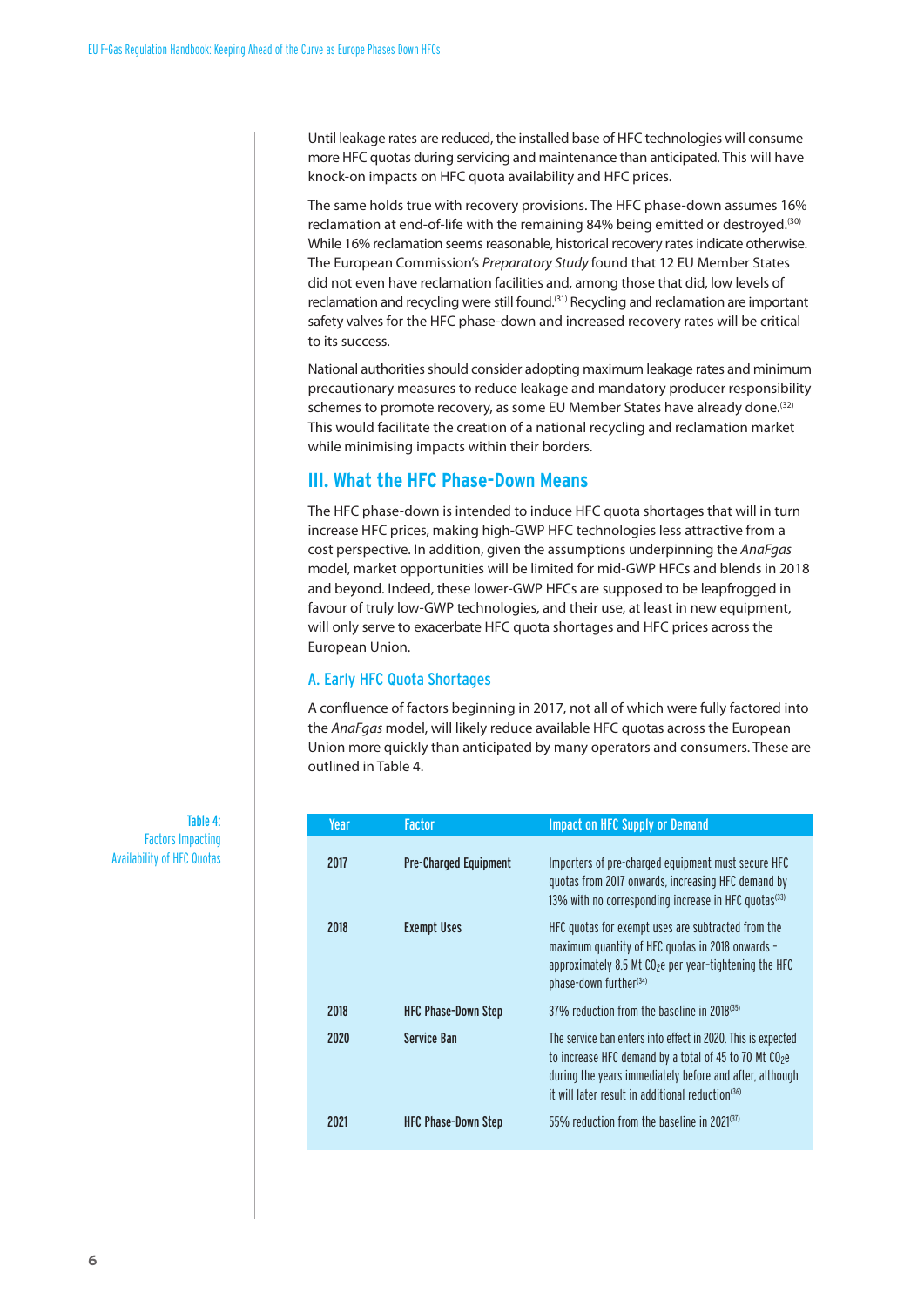The first significant HFC quota shortages will be felt in late-2017 as pre-charged equipment is included within the scope of the HFC phase-down and stockpiles from previous years are depleted. In 2018, with the exclusion of exempt uses(8.5 Mt  $CO<sub>2</sub>e$ ), the second reduction step (37%), and early compliance with the service ban, HFC quota shortages will begin in earnest. At this time, operators and consumers that have not already taken action may find themselves behind the curve, in particular those with newly installed equipment relying on mid- or high-GWP HFCs whose average lifetimes can be expected to extend well into the HFC phase-down (see Figure 3).



## B. Implications of a Slower Transition to Low-GWP Technologies in the Early Years

A slower transition to low-GWP technologies than originally envisaged in the *AnaFgas* model will increase HFC demand, which in turn will exacerbate HFC quota shortages and make the HFC phase-down more burdensome in future years. This can be demonstrated, rather simply, by calculating the average GWP of HFCs that would be compatible with the annual HFC demand (in metric tonnes of HFC refrigerant) and available HFC quotas (in  $CO<sub>2</sub>e$ ) under various scenarios. Figure 4 shows the impact that a 25%, 50% and 75% increase in HFC demand higher than the amount assumed in the *AnaFgas* model would have on average GWP during the HFC phase-down.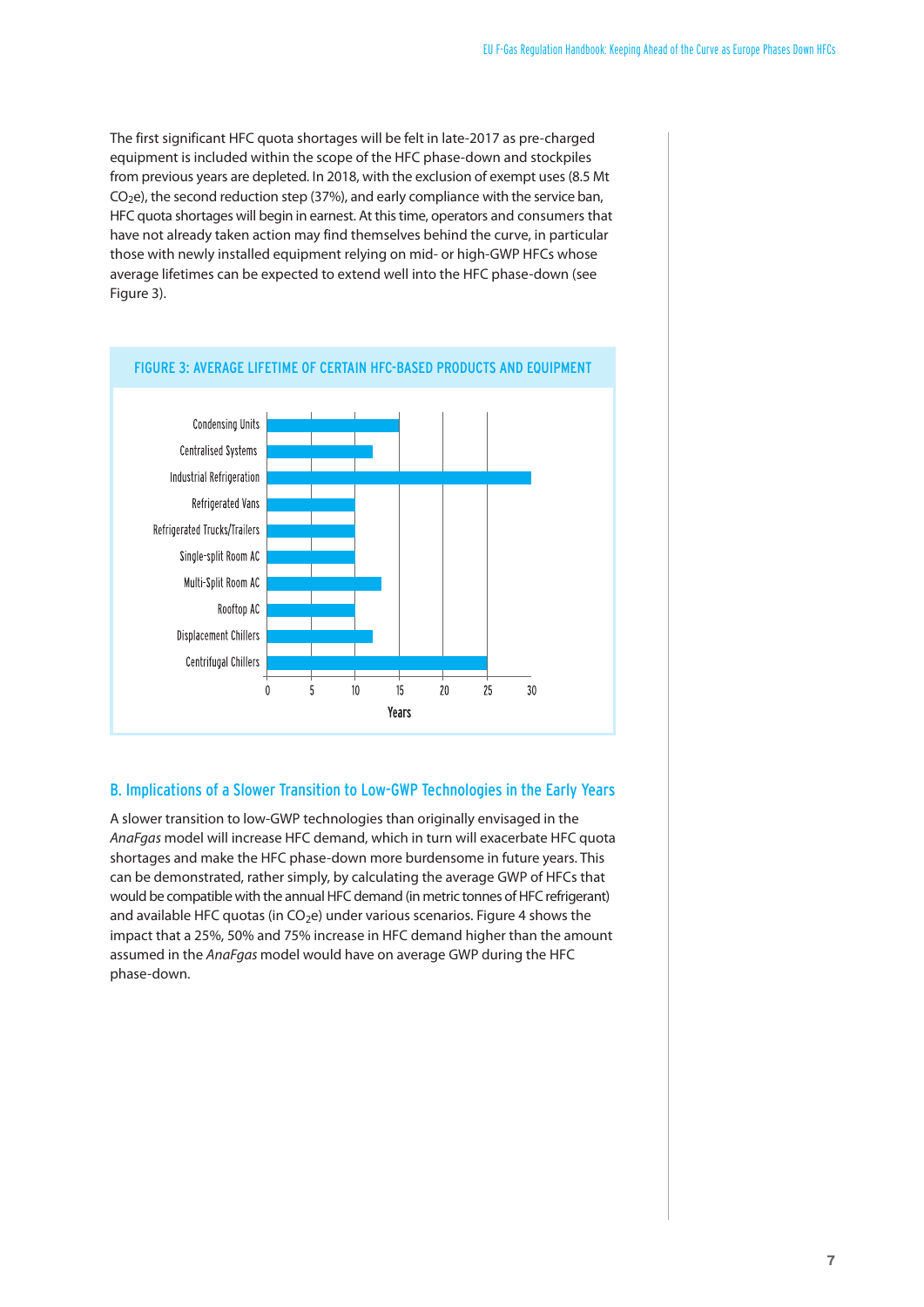

If little action is taken to adopt low-GWP technologies early on, the average GWP of HFCs is dramatically reduced, with implications on the availability of HFCs to service existing equipment, underscoring the risk associated with unnecessarily locking in HFC technologies. Companies and consumers should exercise the utmost caution to avoid being saddled with unusable assets or skyrocketing costs.

The implication is clear. Companies and national authorities should take early concrete action to move away from HFCs or risk being behind the curve, competing for an ever-decreasing supply of HFC quotas that will increase costs during service and maintenance and possibly result in early retirement of equipment due to HFC quota shortages.

#### C. HFC Price Premium

Simple economics dictates that when demand outpaces supply, price increases. The same holds true for HFC quotas, which the European Commission acknowledges "have a clear monetary value."(38) This price increase for HFCs, unrelated to any increase in manufacturing costs of the fluorochemicals themselves, is referred to as the "HFC price premium."

Producers and importers, by virtue of being title holder to HFC quotas allowing them to place certain quantities on the European market, are the indisputable beneficiaries of the HFC price premium. The German Federal Environment Agency (UBA) has calculated the potential HFC price premium (see Figure 5) under conditions that approximate the HFC phase-down.<sup>(39)</sup>

Since HFC quotas are grandfathered to a small number of producers and importers at no cost, i.e. given out for free, the HFC price premium represents a windfall profit for these companies in the billions of euros annually (see Figure 6).

In other words, free grandfathering will result in a significant transfer of wealth – approximately €32 billion from 2015 through 2030 – from European operators and consumers to mostly multinational HFC producers and importers.

WHO GETS HFCS FROM PRODUCERS AND IMPORTERS? WHOEVER IS PREPARED TO PAY THE HIGHEST PRICE!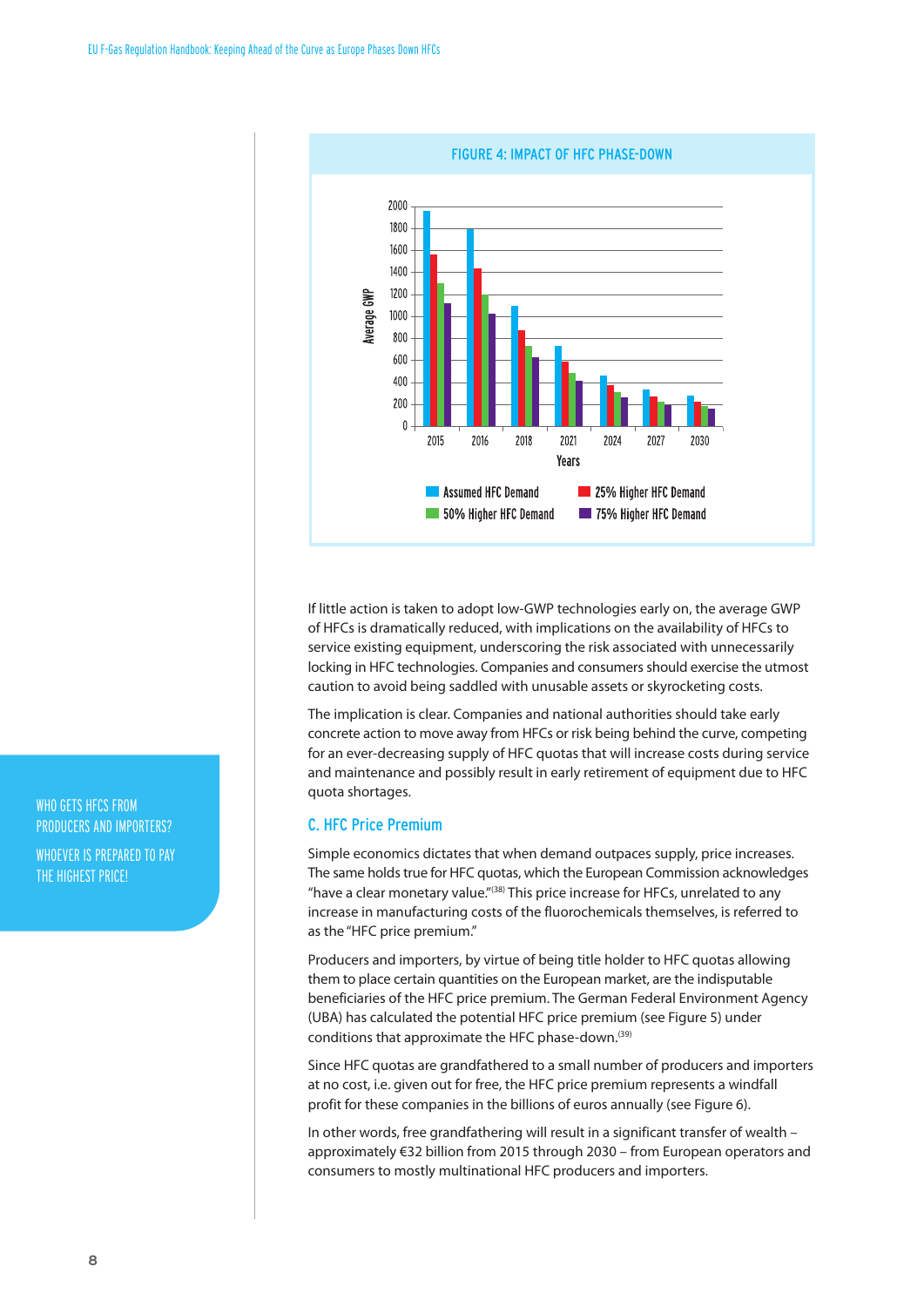



Short of early retirement or capital abandonment, operators and consumers with HFC technologies are locked into paying the HFC price premium. For example, current prices for HFC-134a are around €15-30 per kilogramme (kg), depending on whether wholesale or retail. At an HFC price premium of  $\epsilon$ 30 per CO<sub>2</sub>e tonne, each kg of HFC-134a increases by €43 so that the total price for HFC-134a would be €58-73 per kg. The HFC price premium should therefore be factored into the purchase of new products and equipment, in particular when calculating annual costs related to servicing and maintenance in the future. Once factored in, HFC-free technologies are the clear choice from an economic perspective.

The estimates on the HFC price premium, however, do not capture the full picture. Other factors related to the nature of the HFC market could drive up the HFC price premium further, in particular:

- The presence of monopoly power with respect to individual HFCs or blends; and
- The technical competition within any given portfolio offered by a producer or importer, such as the choice to promote various HFCs or blends over others, i.e. HFC-407F over HFC-404A.

# HFC PRICE PREMIUM?

Within two weeks following publication of the EUF-Gas Regulation in the Official Journal of the European Union, the French fluorochemical producer Arkema announced an immediate 15% price increase for HFC-404A, HFC-407A,HFC-407C,HFC-410A, HFC-427A and HFC-507.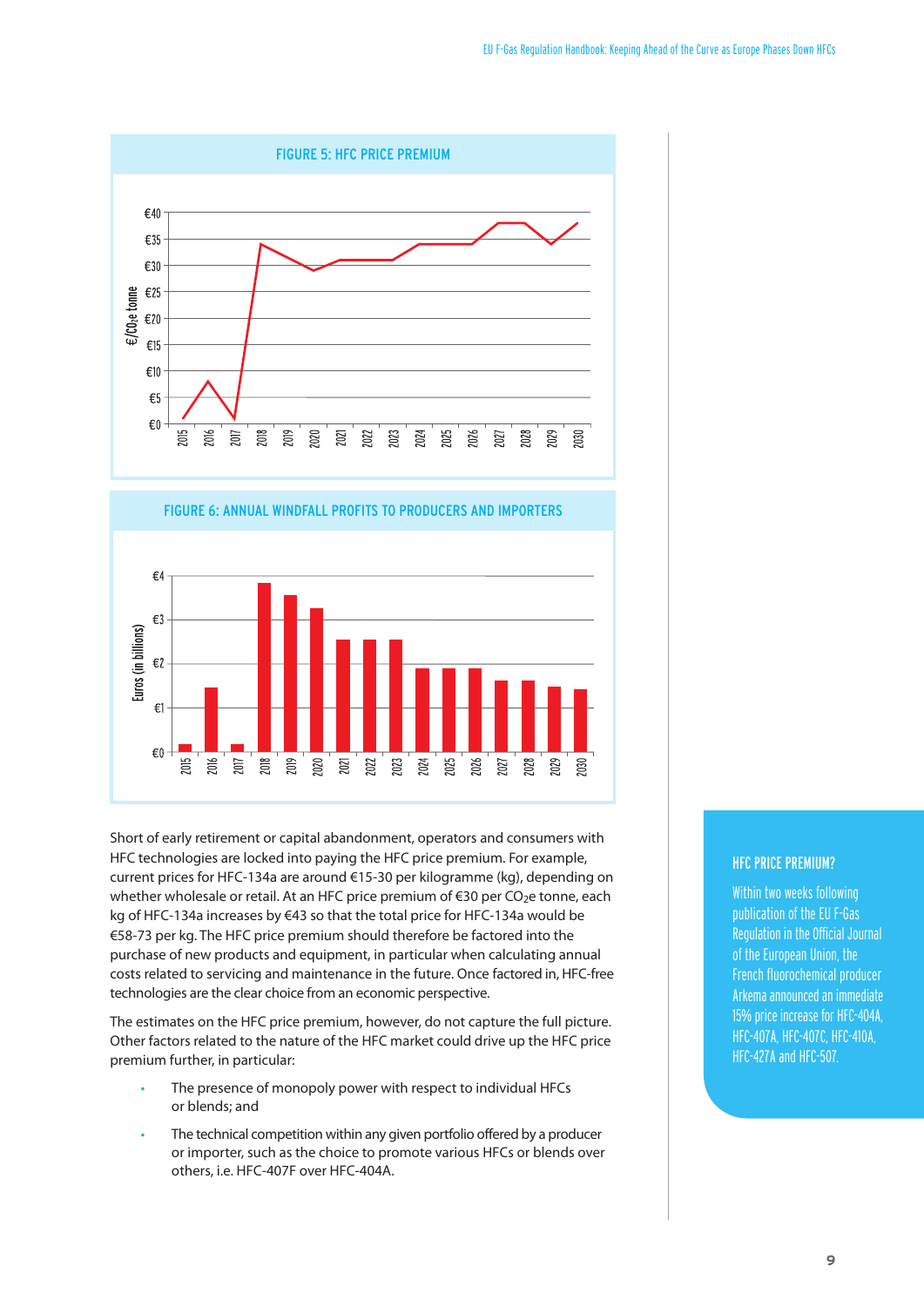To address these windfall profits and generate revenue to offset implementation costs, the European Parliament supported an allocation fee of up to  $\epsilon$ 10 per CO<sub>2</sub>e tonne. (40) Some EU Member States, most notably France and Denmark, also proposed an auction, with Denmark producing an analysis of the expected revenue from the auction (Figure 7).



#### FIGURE 7: HFC QUOTA PRICE AND REVENUE: ALLOCATION FEE VS AUCTION

From 2015 to 2030, the allocation fee and auction would have recouped €13.4 billion and €14.9 billion respectively. This revenue was intended for redistribution back to EU Member States to offset, *inter alia*, implementation costs borne by operators, contractors and national authorities, which are estimated at well over a billion euros a year, (41) and to address disproportionate impacts on:

- **SMEs.** SMEs are considered less capable of absorbing the HFC price premium than their larger competitors and less likely to have long-term HFC purchase agreements at predetermined prices, and are more likely to secure HFCs from distributors on the retail market.
- **Eastern and Southern Europe.** EU Member States with economies in transition or recession, such as those in Eastern and Southern Europe, are expected to be outbid for HFC quotas by EU Member States with stronger economies and purchasing power.

Though an allocation fee and auction were not adopted in the EU F-Gas Regulation, a provision was included that requires the European Commission to assess the existing HFC quota allocation method of free grandfathering by mid-2017 for possible revision. (42) It is expected that the European Commission will give serious consideration to submitting a legislative amendment to fix the HFC quota allocation method. Until then, many EU Member States have already adopted or are exploring HFC taxes to achieve the same objectives.<sup>(43)</sup> In the meantime, operators and consumers should factor in the HFC price premium into the purchase of new HFC technologies.

#### PURCHASE AGREEMENTS

Companies, especially SMEs, are strongly advised to avoid installing new HFC-based equipment to insulate themselves from the impact of the HFC phase-down. However, to the extent new HFC-based equipment is installed, companies are encouraged to sign agreements at the time of purchase guaranteeing access to HFCs at predetermined prices.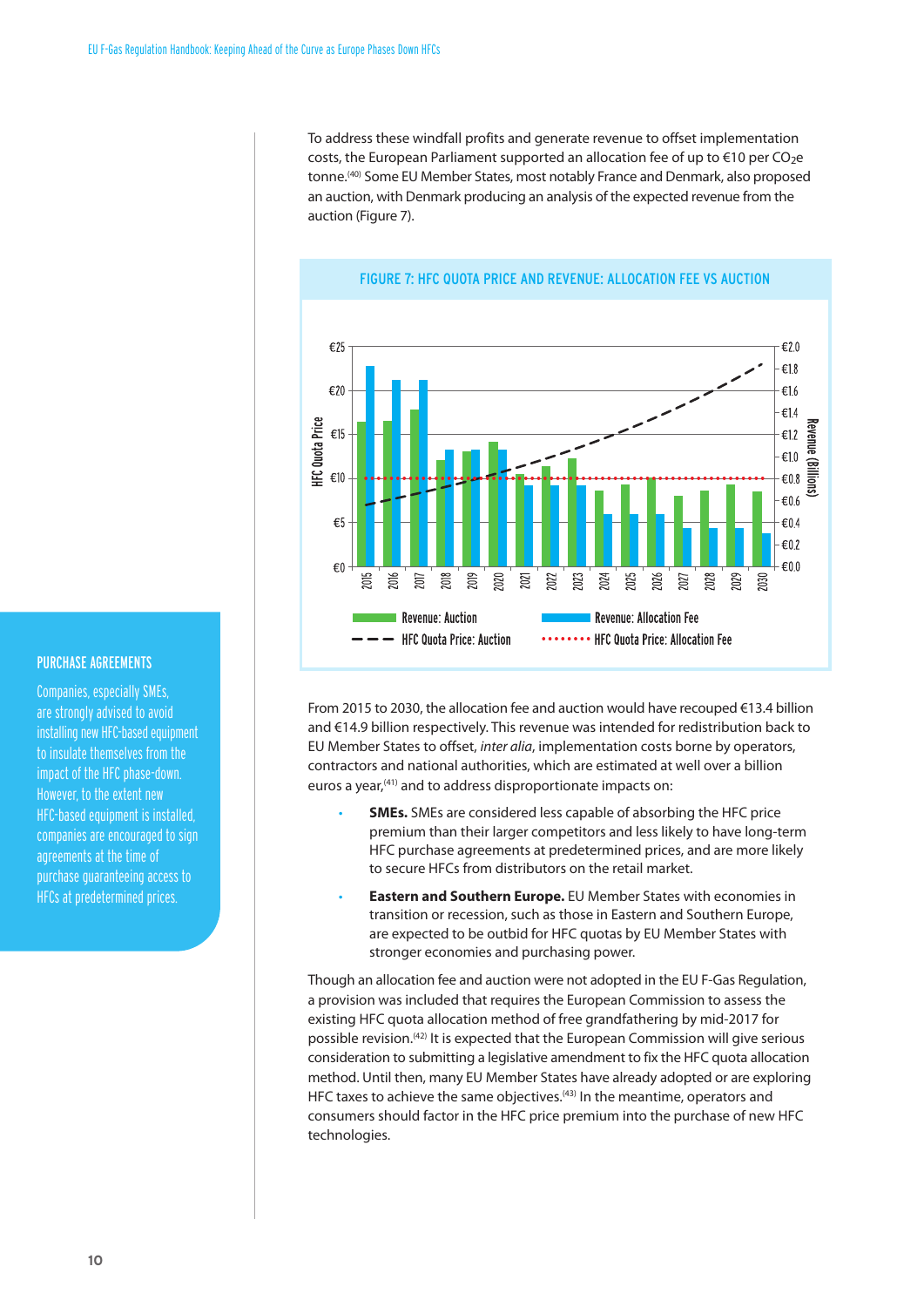#### D. Impact on Mid-GWP HFCs and Blends

Although the EU F-Gas Regulation foresees ambitious cutsin HFC consumption over the next 15 years, chemical companies are now developing a range of mid-GWP refrigerants for the European market which are being presented as solutions to the implementation of the EU F-Gas Regulation. The simple truth is that the future is bleak for mid-GWP HFCs and blends in the European Union. In addition to being more expensive and often covered by patents, the HFC phase-down will not allow their widespread use in new products and equipment in most sectors from 2020 onward – thus placing a *de facto* ceiling on their market penetration. Indeed, rather than being a solution, mid-GWP HFCs and blends pose a threat to the HFC phase-down as their use will exacerbate HFC quota shortages and the HFC price premium beyond what is already expected. Given the long life-time of most of the equipment involved, mid-GWP HFCs and blends are, at best, very near-term transitional refrigerants and should only be considered as replacements for higher-GWP HFCs in existing equipment.

For example, Daikin Industries is heavily promoting HFC-32, with a GWP of 675, as an alternative refrigerant for the air-conditioning sector. Studies and trials show, however, that single-split AC systems relying on hydrocarbons (e.g. R290) achieve equal or greater efficiency and performance and at lower cost.<sup>(44)</sup> There is therefore a general consensusthat, once outdated standards and safety legislation are revised to allow for greater market penetration, hydrocarbons should become the predominant refrigerants. Due to its GWP of 675, HFC-32 has an uphill battle to secure an appreciable market share in the mid-term, and it is expected to have a ceiling on the percentage of the European marketplace it can occupy in single-split AC systems. Manufacturersshould not be misled by the 2025 ban on new single-split AC systems (3kg or less) which indicates a GWP under 750 is acceptable.<sup>(45)</sup> This ban was a politically negotiated compromise and is expected to have little impact beyond preventing the most egregious uses of refrigerants in this sector, such as HFC-410A; the actual refrigerant mix in new single-split AC systems will be dictated by the HFC phase-down and HFC-32 will soon be above the average GWP (see Figure 4).

Smart investors will take advantage of the emerging European marketplace for new single-split AC systems relying on hydrocarbons. In 2015, over 8 million new units will be placed on the European marketplace, of which approximately 85% will be imported. (46) This number increases to 9.8 million in 2030 with the imported share expected to remain about the same.<sup>(47)</sup> Assuming around 80% of these new single-split AC systems rely on hydrocarbons from 2020 onward, a reasonable assumption under the HFC phase-down, investing in hydrocarbon technologies today will ensure access to a sizeable market in the near future.

## **IV. International Dimension**

A parade of international diplomatic support for a global HFC phase-down now exists. This includes the Bali declaration in 2011, the Rio+20 and Bangkok declarations in 2012, the G20 summit in 2013 and the African Ministerial Conference on the Environment in 2015, among many others. It is well-accepted that the best course of action for a global HFC phase-down is to use the institutions and financial mechanisms of the Montreal Protocol, which has successfully phased out ozone depleting substances, the precursors to HFCs.

As of mid-2015, Parties have submitted four proposals to amend the Montreal Protocol to phase down consumption and production of HFCs. These proposals have been submitted by North America (Canada, Mexico and the United States of America), the Island States (the Federated States of Micronesia, Kiribati, Marshall Islands, Mauritius, Palau, Philippines, Samoa and Solomon Islands), the European Union and India. The Montreal Protocol is well-equipped to ensure flexibility for developing

#### **BUYER BE CAREFUL**

The HFC phase-down was not designed to encourage the use of lower-GWP HFC blends in new refrigeration equipment, such as Chemours'Opteon™ and Honeywell's Solstice™. These lower-GWP HFCs and blends only make sense for specific purposes, such as when used as a drop-in or retrofill in installed equipment.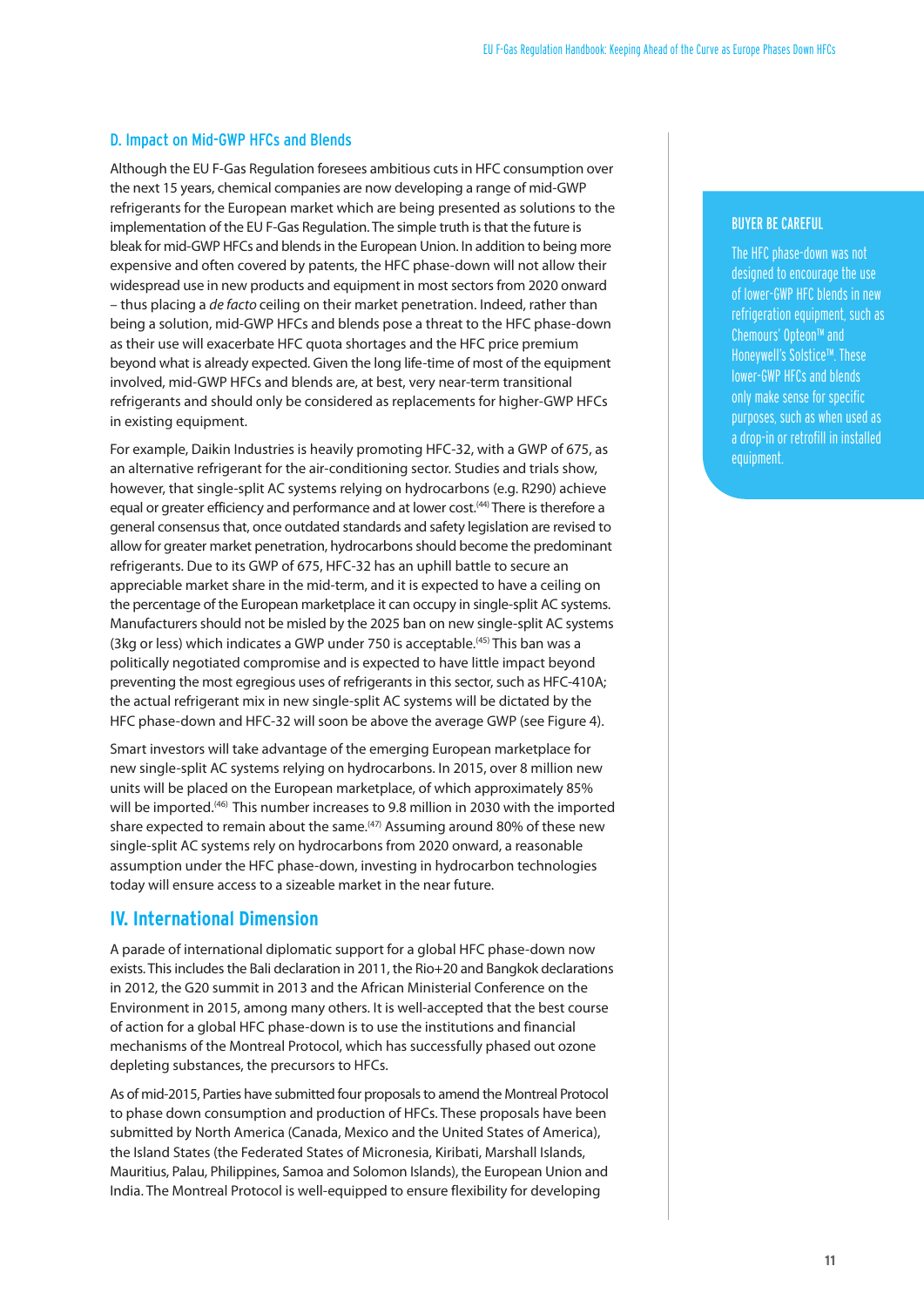countries to cope with challenges that might arise from"leapfrogging"to low-GWP technologies, in particular by providing differentiated baselines, grace periods and reduction schedules in addition to financial assistance and technology transfer. Moreover, to respond to latest data and emerging technologies in order to achieve its goals, the Montreal Protocol has a unique adjustment mechanism that allows Parties to revise and accelerate reduction schedules as technologies develop.

Successful implementation of the EU F-Gas Regulation will inform and influence the global regulatory framework and choice of technologies made at the international level. The level of ambition in the EU F-Gas Regulation far exceeds any other national measure to date, and its successful implementation is particularly important since it will drive markets toward low-GWP technologies that will later be rolled out worldwide in order to achieve an HFC phase-down under the Montreal Protocol.